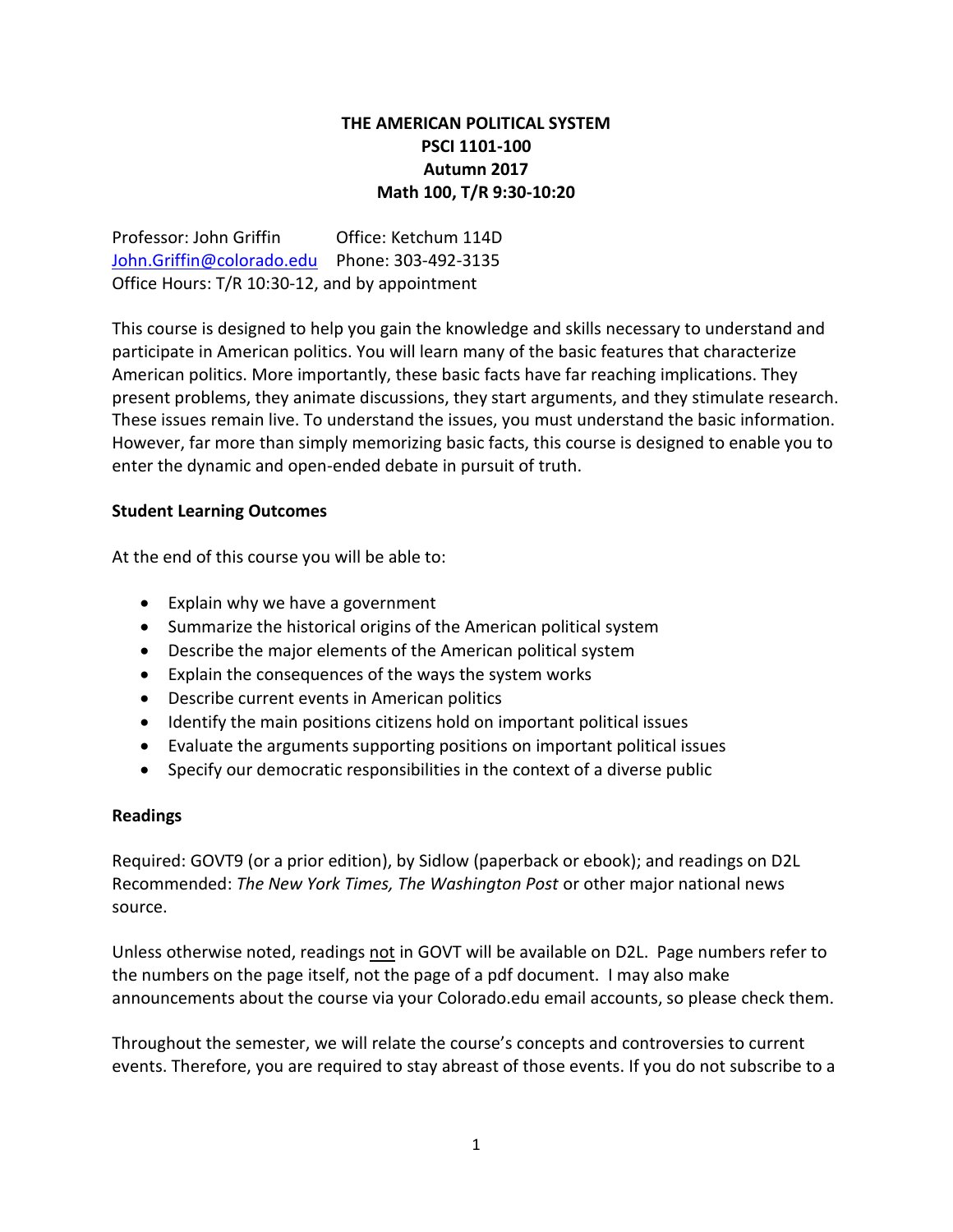newspaper, there are several good free online news sources (e.g., www.nytimes.com provides 25 free articles a month or www.washingtonpost.com provides free access to all content).

# **Grading**

# **Exams**

Your grade first will be determined by three exams worth 100 points each and a noncumulative final exam, also worth 100 points (400 points total). The format of the tests will be multiple choice and identification questions.

In general, we do not change grades. If we have added your scores incorrectly, we'll thank you for noticing and change the grade. Your TA and I will also be happy to discuss with you how you can improve in the class. Please do not ask us questions about exams until 24 hours after they are handed back. All information assigned can appear on the exam, even if we do not discuss it in class. If you believe your work deserves a higher score, you are free to make the argument to us in writing. Your argument must summarize what your test said, what the ideal test would have said at the point in question, and explain why your test should earn a higher grade. The document must be submitted within 7 days from the time we delivered the exam back to you.

Except for a documented emergency, you must take the exams when they are scheduled. There are simply too many students to reschedule exams. If you know that you will not be able to attend one of the exams because of university business (e.g., a sporting event, a debate), you should speak to your TA early in the semester. If you have an emergency on the day of the exam, you will need documentation to prove that your absence was beyond your control. Makeup exams will be administered the week following the exam, usually at 8 AM to avoid class and room conflicts.

# Paper Assignment

There will be one short paper assignment (5 page limit). Details of the assignment will be provided early in the course, but suffice to say that the general topic will be largely of your own choosing, and some modest independent research will be expected. The paper will be worth 100 points, or  $1/6$ <sup>th</sup> of your overall grade. The paper deadline is November 16 at 9:30 a.m., at which time a hard copy should be brought to Math 100 (and/or sent via email to your TA if so requested by him/her).

# Participation

You can also earn up to 150 points for class participation – 50 points for attending lectures and 50 and 100 points for attending *and contributing* to your recitation section. Attendance at lectures will be recorded using iClickers, so you should bring your iClicker to *every* lecture. I will also use iClicker to poll the class on retention of information as well as your own political opinions and participation. To earn full credit for recitation attendance you should participate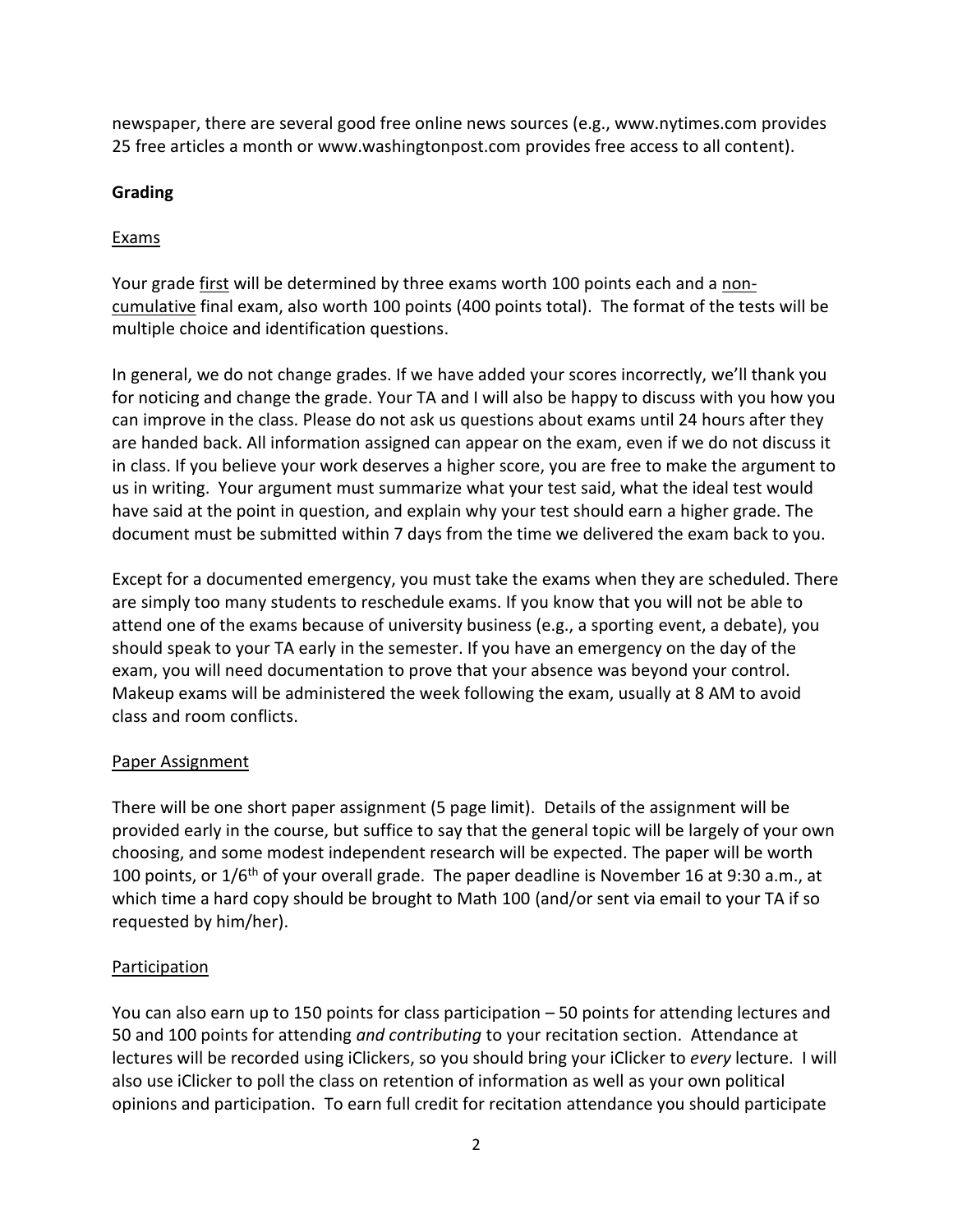regularly by asking pertinent questions and offering up answers to your Instructor when invited to do so.

# Final Grade Scale

Final grades will be determined as follows:

 $94-100 = A$  90-93.9 = A- $87-89.9 = B + 84-86.9 = B - 80-83.9 = B 77-79.9 = C + 74-76.9 = C 70-73.9 = C$  $67-69.9 = D+ 64-66.9 = D - 60-63.9 = D-$ Below  $60 = F$ 

# **Class Policies/Procedures**

# The Classroom Environment

Tardiness and early departures detract from the learning environment. Therefore, I ask that students arrive on time and remain in class for the duration of the period. Within reason, it is permitted to bring coffee, water, and light snacks to class.

# Use of Technology

Research shows that the efficiency advantages of taking notes directly to your computer are outweighed by the distractions to yourself and other students that laptops present. For example, see Fried, 2006, "In-Class Laptop Use and its Effects on Student Learning." *Computers and Education* 50: 906-14. Therefore, I do not permit students to use laptops in class. As well, all cell phones should be turned off to reduce interruptions, such as ringtones and text messaging.

# Online Course Evaluations

Every student should complete an evaluation during the evaluation period near the end of the semester. I ask that you provide feedback so that I can improve the course and my teaching in general.

# **University Policies**

# **Disability**

If you qualify for accommodations because of a disability, please submit to me a letter from Disability Services in a timely manner so that your needs can be addressed. Disability Services determines accommodations based on documented disabilities. Contact: 303-492-8671, Center for Community N200, and http://www.colorado.edu/disabilityservices. If you have a temporary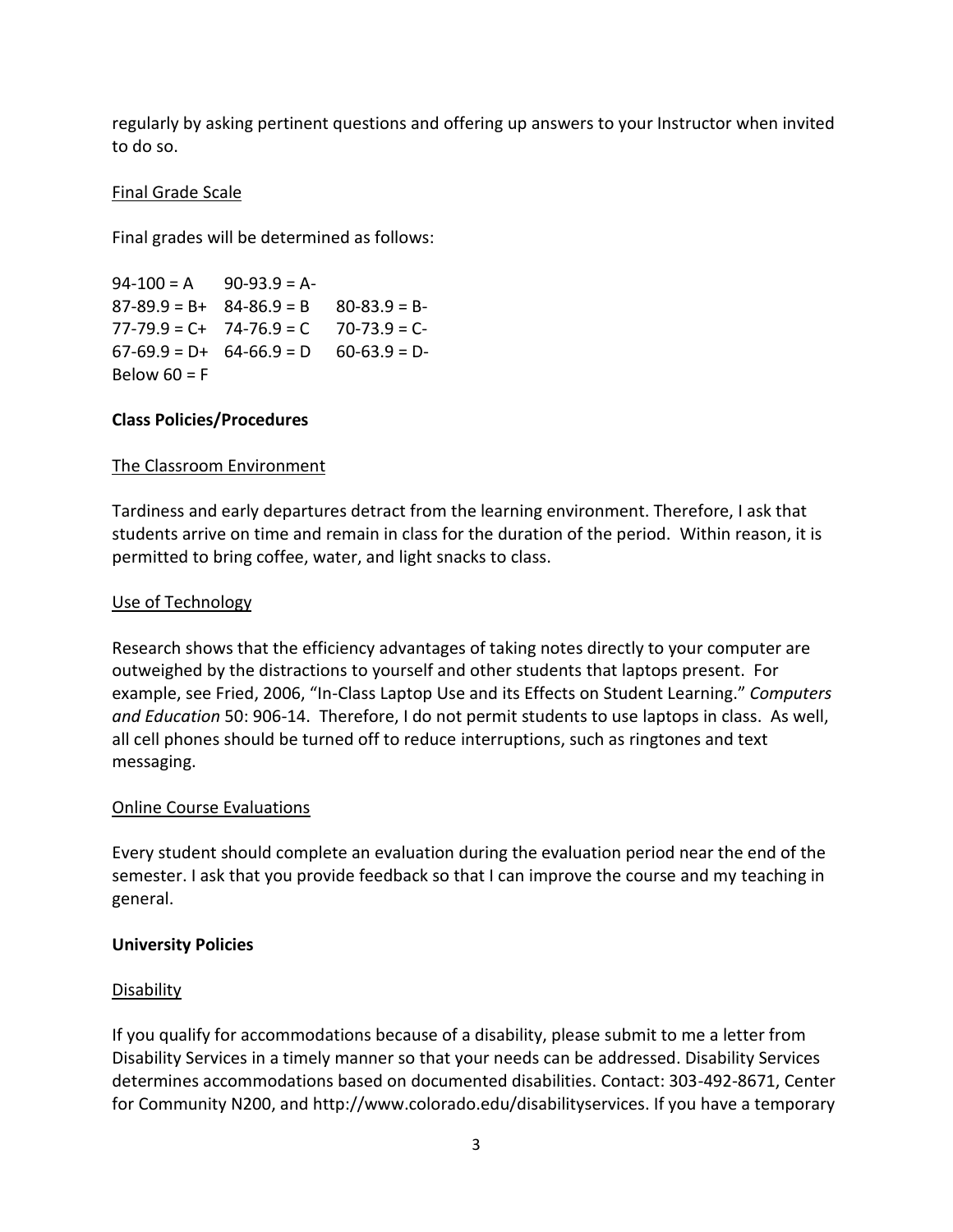medical condition or injury, see guidelines at [http://www.colorado.edu/disabilityservices/go.cgi?select=temporary.html.](http://www.colorado.edu/disabilityservices/go.cgi?select=temporary.html)

# Religious Obligations

Campus policy regarding religious observances requires that faculty make every effort to deal reasonably with all students who, because of religious obligations, have conflicts with scheduled exams, assignments, or required attendance. Please bring any such conflicts to my attention at the earliest possible time.

# Conduct

Students and faculty each have responsibility for maintaining an appropriate learning environment. Those who fail to adhere to such behavioral standards may be subject to discipline. Professional courtesy and sensitivity are especially important with respect to individuals and topics dealing with differences of race, color, culture, religion, creed, politics, veteran's status, sexual orientation, gender, gender identity and gender expression, age, disability, and nationality. See University policies at [http://www.colorado.edu/policies/classbehavior.html.](http://www.colorado.edu/policies/classbehavior.html)

The University of Colorado at Boulder Discrimination and Harassment Policy and Procedures, the University of Colorado Sexual Harassment Policy and Procedures, and the University of Colorado Conflict of Interest in Cases of Amorous Relationships Policy apply to all students, faculty, and staff. Any student, staff, or faculty member who believes s/he has been the subject of sexual harassment or discrimination or harassment based upon race, color, national origin, sex, age, disability, creed, religion, sexual orientation, or veteran status should contact the Office of Discrimination and Harassment (ODH) at 303-492-2127 or the Office of Student Conduct (OSC) at 303-492-5550. Information about the ODH, the above-referenced policies, and the campus resources available to assist individuals regarding discrimination or harassment can be obtained at http://www.colorado.edu/odh.

As a courtesy to the class, please turn off all electronic devices prior to class. Laptops are not permitted. Please do not eat in class. In addition, please respect your fellow classmates by avoiding disruptive activity including arriving late or leaving early.

# Academic Integrity

All students of the University of Colorado at Boulder are responsible for knowing and adhering to the academic integrity policy of this institution. Violations of this policy may include cheating, plagiarism, aid of academic dishonesty, fabrication, lying, bribery, and threatening behavior. All incidents of academic misconduct shall be reported to the Honor Code Council (honor@colorado.edu; 303-735-2273). Students who are found to be in violation of the academic integrity policy will be subject to both academic sanctions from the faculty member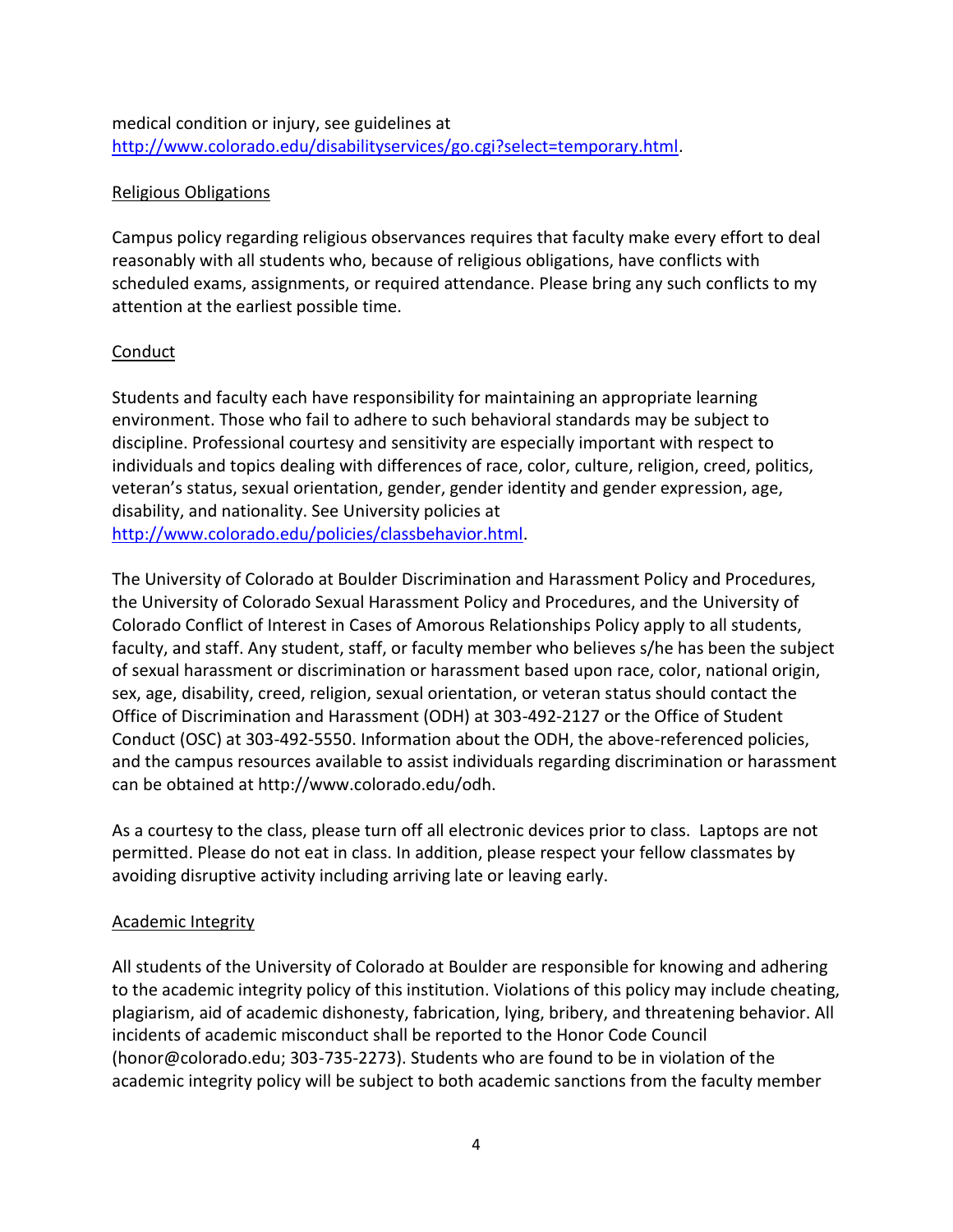and non-academic sanctions (including but not limited to university probation, suspension, or expulsion). Other information on the Honor Code can be found at http://www.colorado.edu/policies/honor.html and at http://www.colorado.edu/academics/honorcode/.

#### Inquiries and Assistance

Your first resource for questions is the Teaching Assistant leading your recitation. Their contact information will be shared with you the first day your recitation is held. The TAs will be sure to bring to the attention of the Professor questions for which they are uncertain of the answer or that are of a serious nature. Another resource at your disposal is the Head TA, Matt Yarborough –  $m$ aya5022@colorado.edu. Finally, you should be aware of campus resources such as the CU Boulder Writing Center - <http://www.colorado.edu/pwr/writingcenter> and academic support services - [http://www.colorado.edu/orientation/tutoring-academic-support](http://www.colorado.edu/orientation/tutoring-academic-support-services)[services.](http://www.colorado.edu/orientation/tutoring-academic-support-services)

# **SCHEDULE** (subject to change)

### **8/29 Introduction**

**8/31 Why Have a Government at all?**

#### **9/5 American Political Culture**

GOVT, ch. 1

# **9/7 The Founding and Constitutional Design**

GOVT, ch. 2 Declaration of Independence (Appendix A in GOVT)

# **9/12 Voting for a Constitution**

Federalist 51 Antifederalist 17

# **9/14 Marijuana, Prostitution, and Speeding – the Politics of Federalism**

GOVT, ch. 3

#### **9/19 Civil Liberties**

GOVT, ch. 4 Liptak, "U.S. is Alone in Rejecting All Evidence if Police Err" (*NY Times*)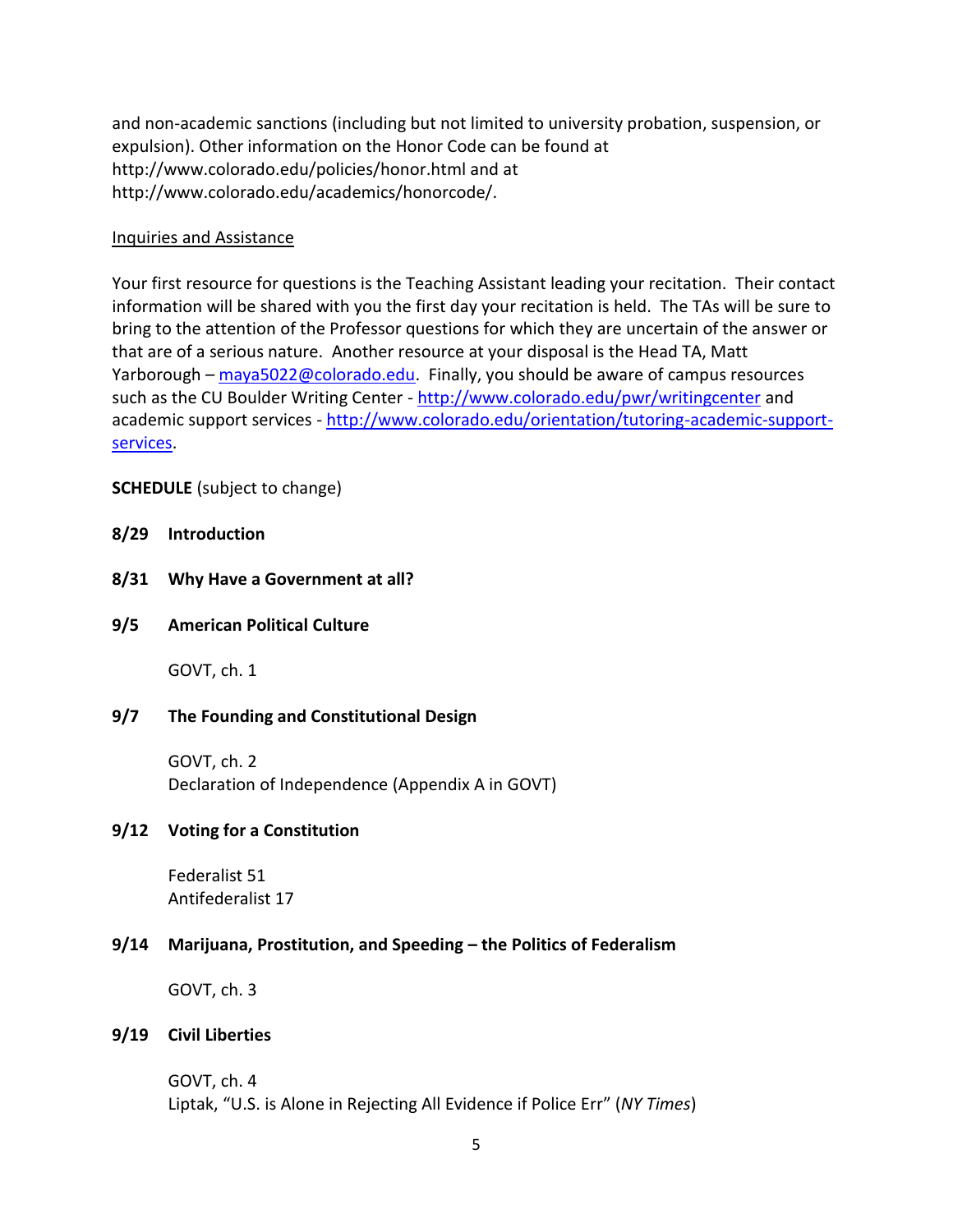**9/21 Exam 1**

**9/26 Public Opinion and the Perils of Polling**

GOVT, ch. 8, pp. 171-80

### **9/28 Who Participates in Politics and Why it Matters**

GOVT, ch. 8, pp. 181-191

#### **10/3 Campaigns and Elections I**

GOVT, ch. 9

- **10/5 Campaigns and Elections II**
- **10/10 Exam 2**
- **10/12 What Shapes the News?**

GOVT, ch. 10

- **10/17 The Media's Influence on Politics**
- **10/19 Why Do We Have (Two) Political Parties?**

GOVT, ch. 7

#### **10/24 Partisan Loyalties**

#### **10/26 Interest Groups, Political Parties, and Accountability**

GOVT, ch. 6

#### **10/31 Do Interest Groups Buy Influence?**

Rauch, "The Hyperpluralism Trap" Dunham, et al., "Shakedown on K Street"

**11/2 Exam 3**